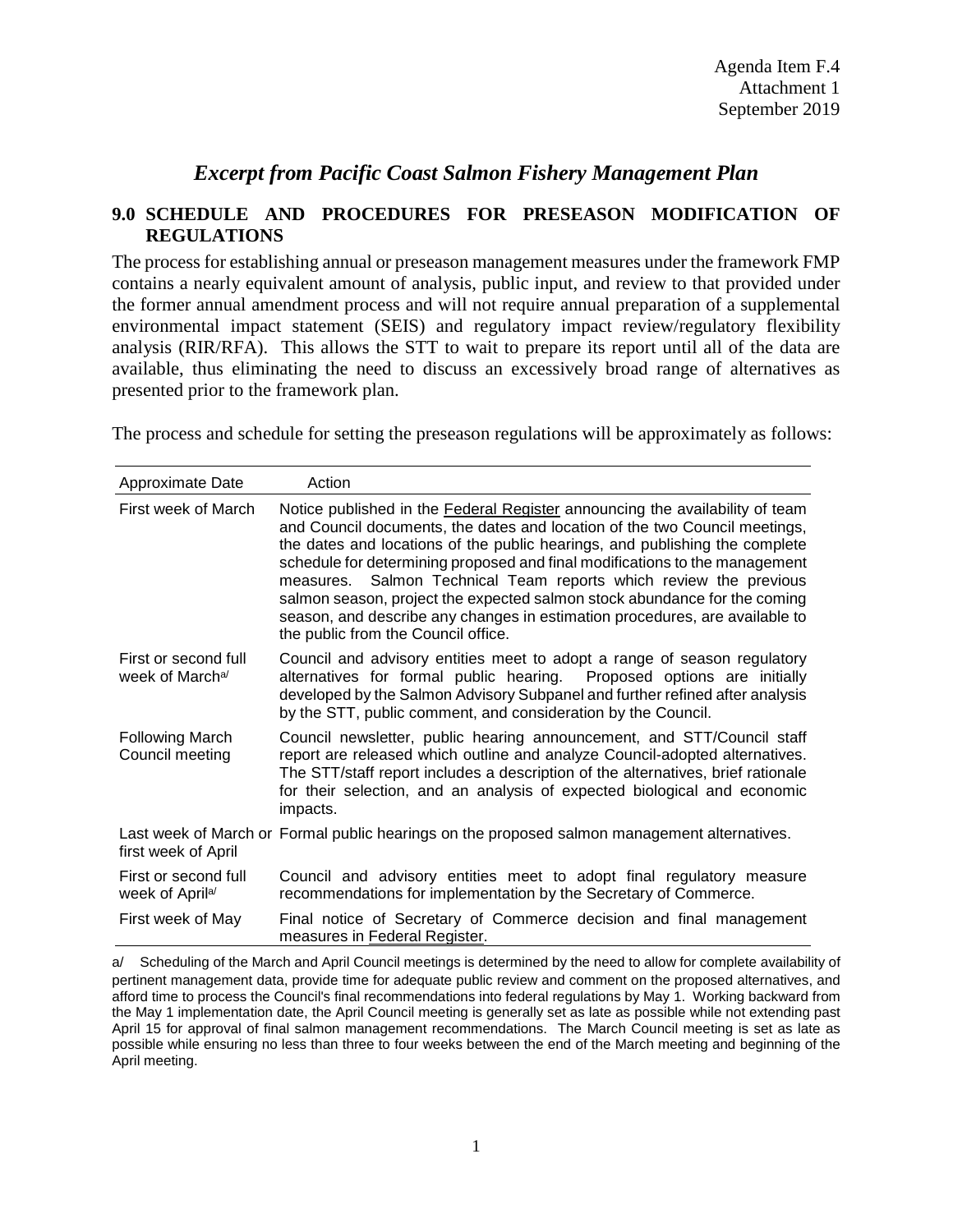The actions by the Secretary after receiving the preseason regulatory modification recommendations from the Council will be limited to accepting or rejecting in total the Council's recommendations. If the Secretary rejects such recommendations he or she will so advise the Council as soon as possible of such action along with the basis for rejection, so that the Council can reconsider. Until such time as the Council and the Secretary can agree upon modifications to be made for the upcoming season, the previous year's regulations will remain in effect. This procedure does not prevent the Secretary from exercising his authority under Sections 304(c) or 305(c) of the MSA and issuing emergency regulations as appropriate for the upcoming season.

Preseason actions by the Secretary, following the above procedures and schedule, would be limited to the following:

1. Specify the annual abundance, total allowable harvest, and allowable ocean harvest.

2. Allocate ocean harvest to commercial and recreational fishermen and to treaty Indian ocean fishermen where applicable.

3. Review ocean salmon harvest control mechanism from previous year; make changes as required in:

- a. Management area boundaries
- b. Minimum harvest lengths
- c. Recreational daily bag limits
- d. Gear requirements (i.e., barbless hooks, etc.)
- e. Seasons and/or quotas
- f. Ocean regulations for treaty Indian fishermen
- g. Inseason actions and procedures to be employed during the upcoming season
- h. annual catch limits

Because the harvest control measures and restrictions remain in place until modified, superseded, or rescinded, changes in all of the items listed in "3" above may not be necessary every year. When no change is required, intent not to change will be explicitly stated in preseason decision documents.

The Framework Amendment (1984) provides further rationale for the current preseason procedures and the replacement of the old process of annual plan amendments to establish annual regulations.

## **11.0 SCHEDULE AND PROCEDURES FOR FMP AMENDMENT AND EMERGENCY REGULATIONS**

Modifications not covered within the framework mechanism will require either an FMP amendment, rulemaking, or emergency Secretarial action. Depending on the required environmental analyses, the amendment process generally requires at least a year from the date of the initial development of the draft amendment by the Council. In order for regulations implementing an amendment to be in place at the beginning of the general fishing season (May 1),